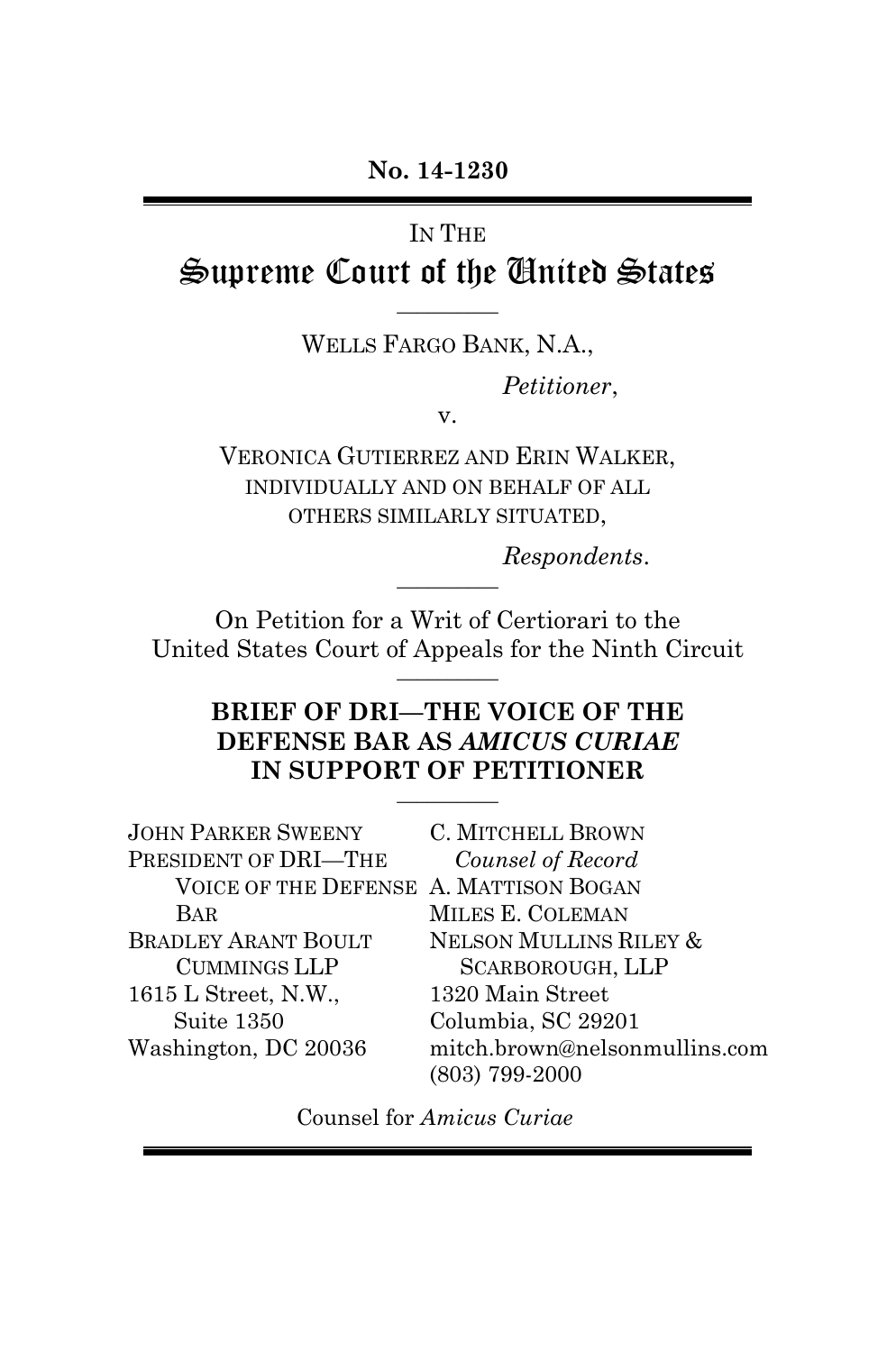## **TABLE OF CONTENTS**

|                                                                                                                                                              | Page |
|--------------------------------------------------------------------------------------------------------------------------------------------------------------|------|
|                                                                                                                                                              |      |
|                                                                                                                                                              |      |
|                                                                                                                                                              |      |
|                                                                                                                                                              |      |
| I. This Court's review is needed to clarify<br>the limitations imposed by the Rules<br>Enabling Act on class action suits in                                 |      |
| II. This Court's review is needed to clarify<br>that Due Process requires that<br>defendants be permitted to assert<br>individualized defenses to the claims |      |
|                                                                                                                                                              |      |
|                                                                                                                                                              |      |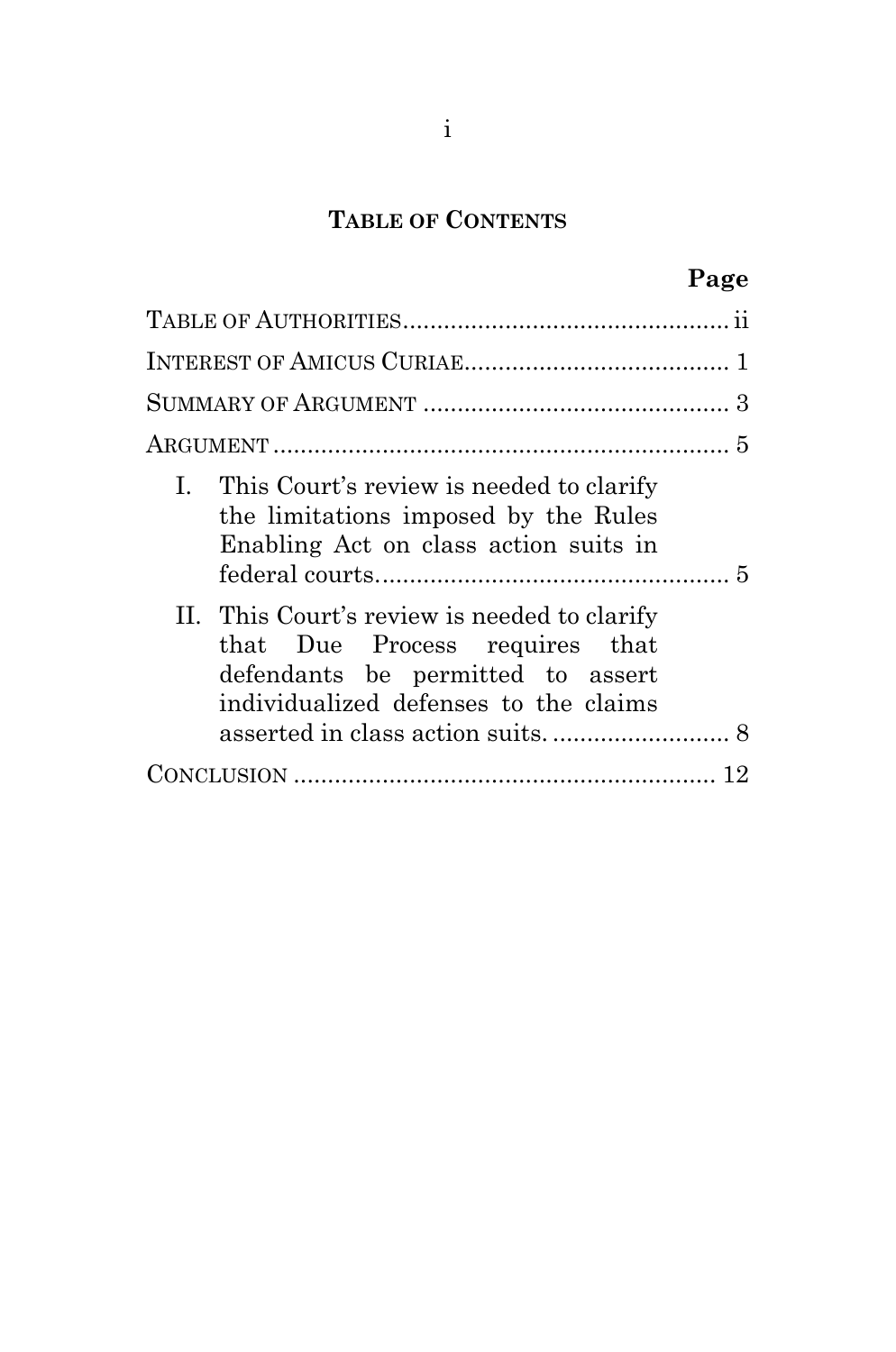## <span id="page-2-0"></span>**TABLE OF AUTHORITIES**

| Alabama v. Blue Bird Body Co.,                                                                   |
|--------------------------------------------------------------------------------------------------|
| Amchem Prods., Inc. v. Windsor,                                                                  |
| Broussard v. Meineke Discount Muffler<br><i>Shops, Inc.,</i> 155 F.3d 331 (4th Cir. 1998)  4, 12 |
| Deposit Guaranty National Bank v.                                                                |
| East Texas Motor Freight Sys. Inc. v.<br>Rodriguez,                                              |
| Gutierrez v. Wells Fargo,                                                                        |
| Hansberry v. Lee,                                                                                |
| In re Hotel Tel. Charges,                                                                        |
| Lindsey v. Normet,                                                                               |
| Philip Morris USA v. Williams,                                                                   |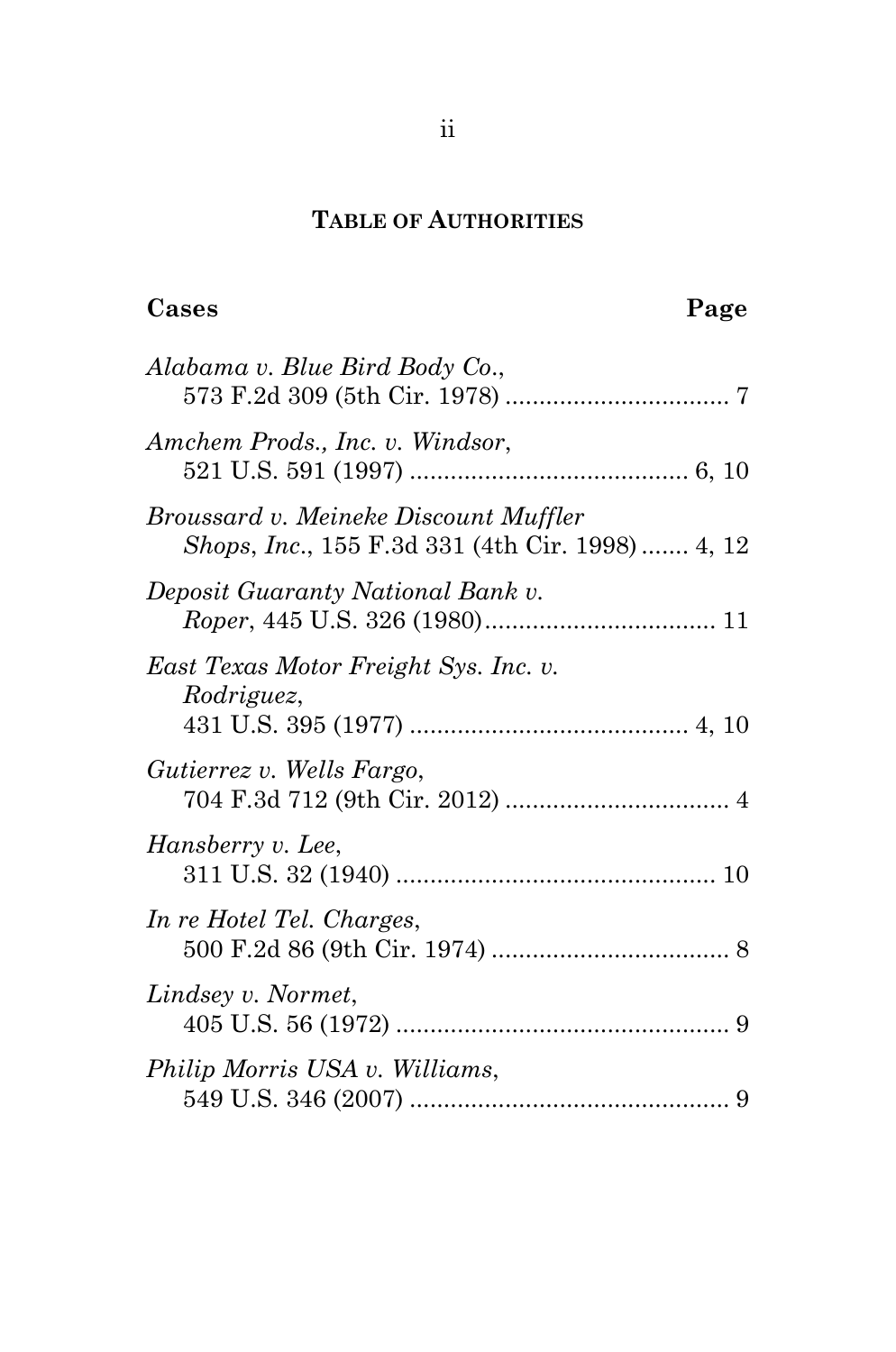| Phillip Morris USA Inc. v. Scott,                                                                  |
|----------------------------------------------------------------------------------------------------|
| Phillips Petroleum Co. v. Shutts,                                                                  |
| Richards v. Jefferson County,                                                                      |
| Sacred Heart Health Sys. v. Humana<br>Military Healthcare Servs.,                                  |
| Schlesinger v. Reservists Comm. to Stop                                                            |
| Shady Grove Orthopedic Associates, P.A. v.<br><i>Allstate Ins. Co., 599 U.S. 939 (2010) </i> 4, 11 |
| Smith v. Swormstedt,                                                                               |
| Wal-Mart Stores, Inc. v. Dukes,                                                                    |
| <b>Statutes</b>                                                                                    |
|                                                                                                    |
| <b>Other Authorities</b>                                                                           |
| Advisory Committee's 1966 Note on                                                                  |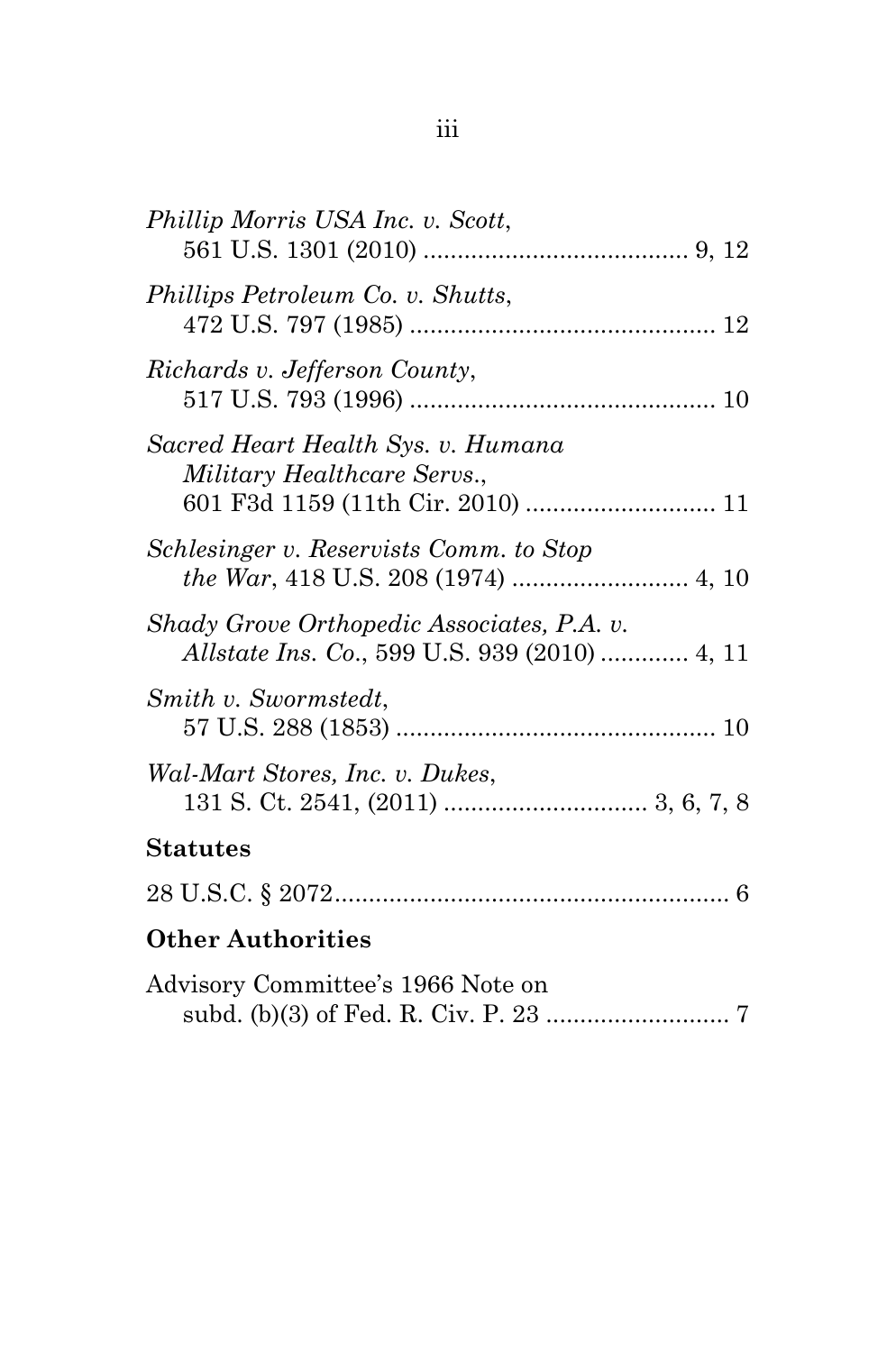### <span id="page-4-0"></span>**INTEREST OF** *AMICUS CURIAE***[1](#page-4-1)**

*Amicus curiae* DRI—The Voice of the Defense Bar ("DRI") is an international organization of 22,500 attorneys involved in the defense of civil litigation. Committed to enhancing the effectiveness, skills, and professionalism of defense attorneys, DRI seeks to address issues germane to defense attorneys and their clientele, and to improve the civil justice system. DRI has long participated in the ongoing effort to make the civil justice system fairer, more consistent, and more efficient. To promote these objectives, DRI participates as *amicus curiae* in cases that raise issues important to its membership, clientele, and the judicial system. This is such a case.

DRI members have extensive experience with class actions and with state unfair trade practices acts including the California Unfair Competition Law. As a result, DRI seeks to ensure that such statutes are enforced fairly, efficiently, and predictably, including in the context of class action suits. The Ninth Circuit's decision in this case—if uncorrected—will have a profound effect on businesses and individuals who may be subject to these types of suits because it erroneously allows the federal judiciary to compensate unnamed class members who cannot show an actual injury. The Ninth Circuit's ruling conflicts with this Court's precedent and deepens an already well-entrenched circuit split. DRI has a strong interest in assuring

<span id="page-4-1"></span> <sup>1</sup> The parties' counsel were timely notified of and consented to the filing of this brief. Neither a party nor its counsel authored this brief in whole or in part. No person or entity, other than the *amicus curiae*, its members, or its counsel made a monetary contribution to the preparation and submission of this brief.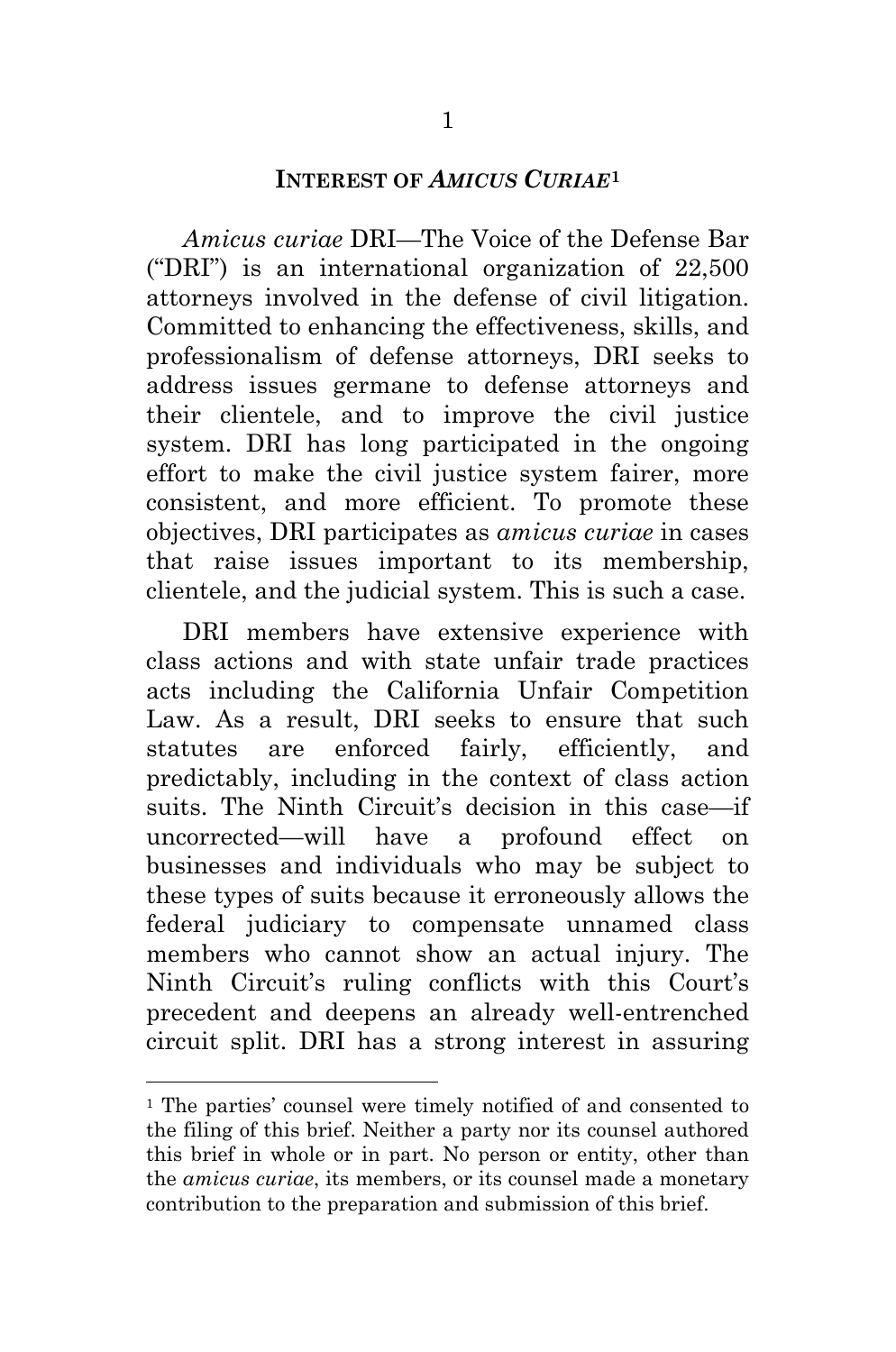that the class action mechanism permitted by Federal Rule of Civil Procedure 23 does not provide a "back door" for uninjured litigants to obtain relief in federal court where they would be unable to maintain a claim themselves. This, in turn, directly affects the fair, efficient, and consistent functioning of our civil justice systems and is thus of vital interest to the members of DRI.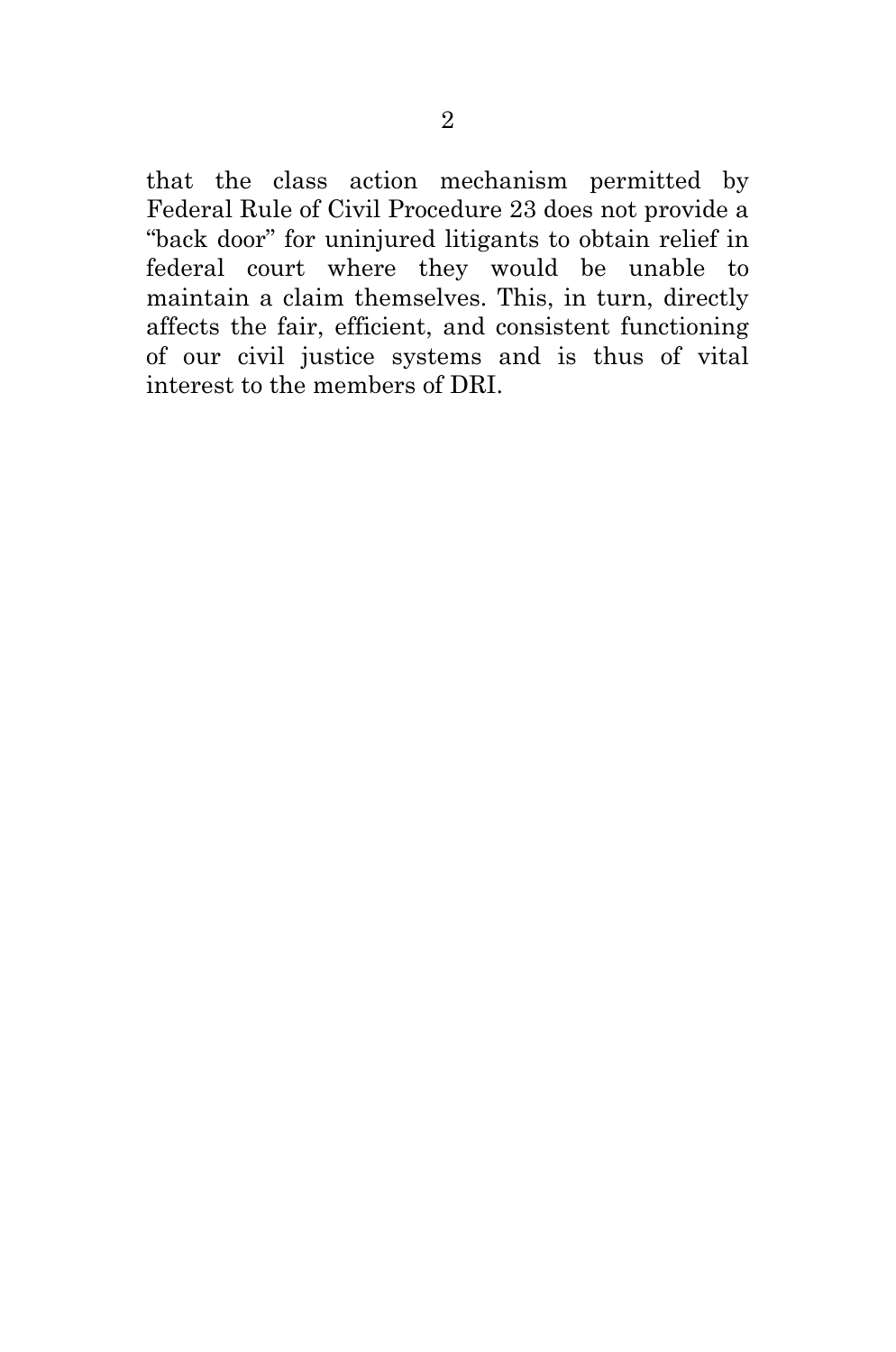#### <span id="page-6-0"></span>**SUMMARY OF ARGUMENT**

Certiorari is warranted to clarify the limitations the Rules Enabling Act imposes on class action suits and to address the recurring problem of class action suits that violate defendants' due process rights by permitting individual plaintiffs who could not recover had they sued on their own to recover through the procedural device of the class action.

First, certiorari is warranted to clarify that the limitations of the Rules Enabling Act apply to class action suits under Rule 23(b)(3) and that class certification can neither enlarge the substantive rights of plaintiffs nor deprive defendants of their substantive rights. This Court has previously held that the pooling of numerous individuals' claims into a class action cannot strip defendants of their "defenses to individual claims" and that the Rules Enabling Act forbids "trial by formula" without individualized proceedings. *Wal-Mart Stores, Inc. v. Dukes*, 131 S. Ct. 2541, 2561 (2011). Here, the Ninth Circuit did exactly what is forbidden by the Rules Enabling Act, and deprived Wells Fargo of the opportunity to argue that the bank's statements caused no harm to the individual class members who did not rely on them.

<span id="page-6-1"></span>Second, certiorari is warranted to address the recurring problem of the lower courts' complicity in the violation of defendants' due process rights by permitting individual plaintiffs who could not recover had they sued on their own to recover when their claims are aggregated with others' claims in a class action. Here, for example, Wells Fargo was denied the opportunity to determine if individual class members had seen, relied on, or been injured by the supposedly misleading and deceptive statements.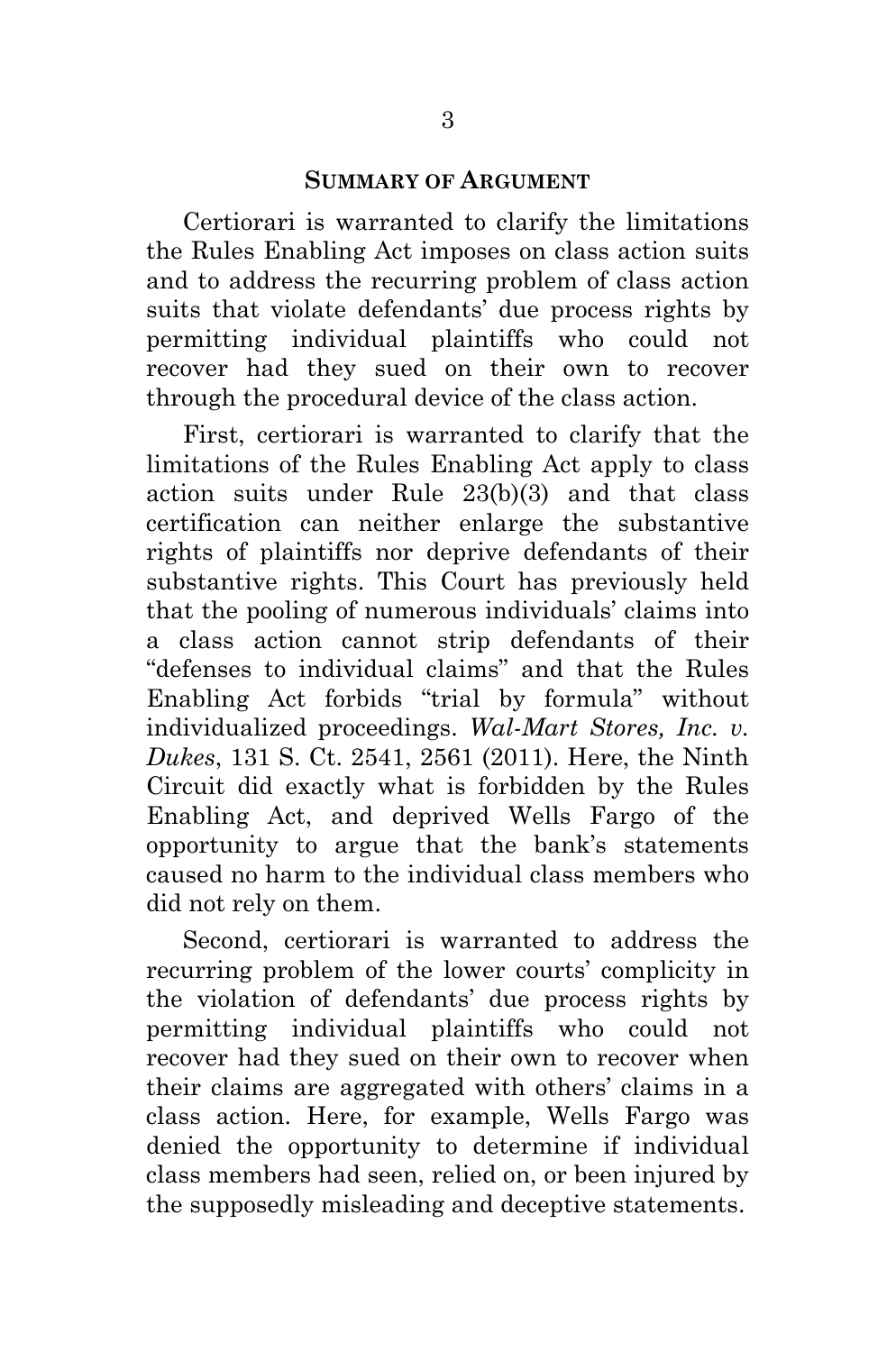<span id="page-7-3"></span><span id="page-7-1"></span>This Court has not yet squarely addressed the question of whether the class action device may be used to excuse the unnamed class members' need to establish the elements of their cause of action. Its precedent, however, indicates that they must. See *East Texas Motor Freight Sys. Inc. v. Rodriguez*, 431 U.S. 395, 403 (1977) (holding named plaintiffs must "'possess the same interest and suffer the same injury' as the class members") (quoting *Schlesinger v. Reservists Comm. to Stop the War*, 418 U.S. 208, 216 (1974)). Similarly, the Court has held that classwide adjudication "leaves the parties' legal rights and duties intact and the rules of decision unchanged." *Shady Grove Orthopedic Associates, P.A. v. Allstate Ins. Co*., 599 U.S. 939, 408 (2010) (plurality opinion). In accordance with this precedent, other Circuits have held a defendant must have the opportunity to defend against *all* of the class members' claims, not just those of the class representatives. See, e.g., *Broussard v. Meineke Discount Muffler Shops*, *Inc*., 155 F.3d 331, 345 (4th Cir. 1998).

<span id="page-7-4"></span><span id="page-7-2"></span><span id="page-7-0"></span>The Ninth Circuit's rulings in *Gutierrez v. Wells Fargo*, 704 F.3d 712 (9th Cir. 2012) and 2014 WL 5462407 (9th Cir. Oct. 29, 2014) depart from this precedent and diverge from those of her sister circuits. Such rulings ignore the due process protections of the Constitution and permit uninjured plaintiffs to leverage staggering settlements or judgments from defendants such as DRI's members and their clients. Accordingly, DRI respectfully urges this Court to grant certiorari to correct the lower courts' judgments in this suit and to bring clarity and uniformity to this area of the law.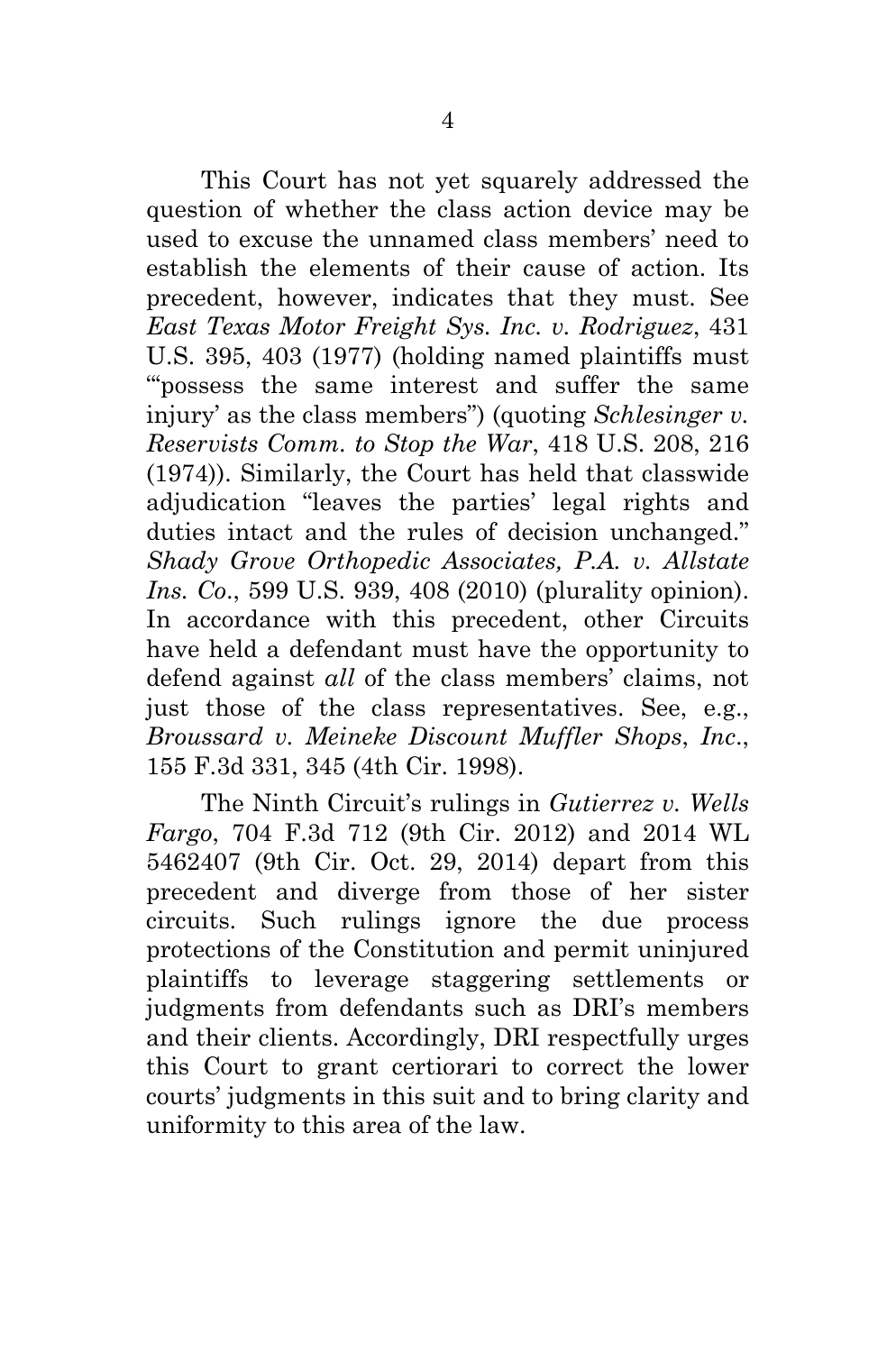#### <span id="page-8-4"></span><span id="page-8-2"></span><span id="page-8-1"></span><span id="page-8-0"></span>**ARGUMENT**

## **I. This Court's review is needed to clarify the limitations imposed by the Rules Enabling Act on class action suits in federal courts.**

The Rules Enabling Act, enacted in 1934, provides that federal procedural rules "shall not abridge, enlarge, or modify any substantive right." 28 U.S.C. § 2072. This stricture applies to Rule 23 and classes certified under that Rule. See *Amchem Prods., Inc. v. Windsor*, 521 U.S. 591, 613 (1997). ("Rule 23's requirements must be interpreted in keeping with . . . the Rules Enabling Act."). Accordingly, Rule 23 provides no shortcut to recovery for absent class members.

<span id="page-8-3"></span>The Ninth Circuit's ruling deprived Wells Fargo of the opportunity to argue—as it would have been entitled to argue in individual actions brought by these plaintiffs—that the bank's statements caused no harm to the individual class members who did not rely on them. This ruling enlarges the unnamed class members' substantive rights and simultaneously abridges the defendant's rights in direct violation of the Rules Enabling Act. In contrast to the Ninth Circuit's ruling, this Court has held that the pooling of numerous individuals' claims into a class action cannot strip defendants of their "defenses to individual claims," and "a class cannot be certified on the premise that [the defendant] will not be entitled to litigate its statutory defenses to individual claims." *Wal-Mart Stores, Inc. v. Dukes*, 131 S. Ct. 2541, 2561 (2011). Stated differently, each plaintiff remains obligated to provide "the requisite proof" of his or her claim, and Rule 23 gives the court "no power to define differently the substantive right of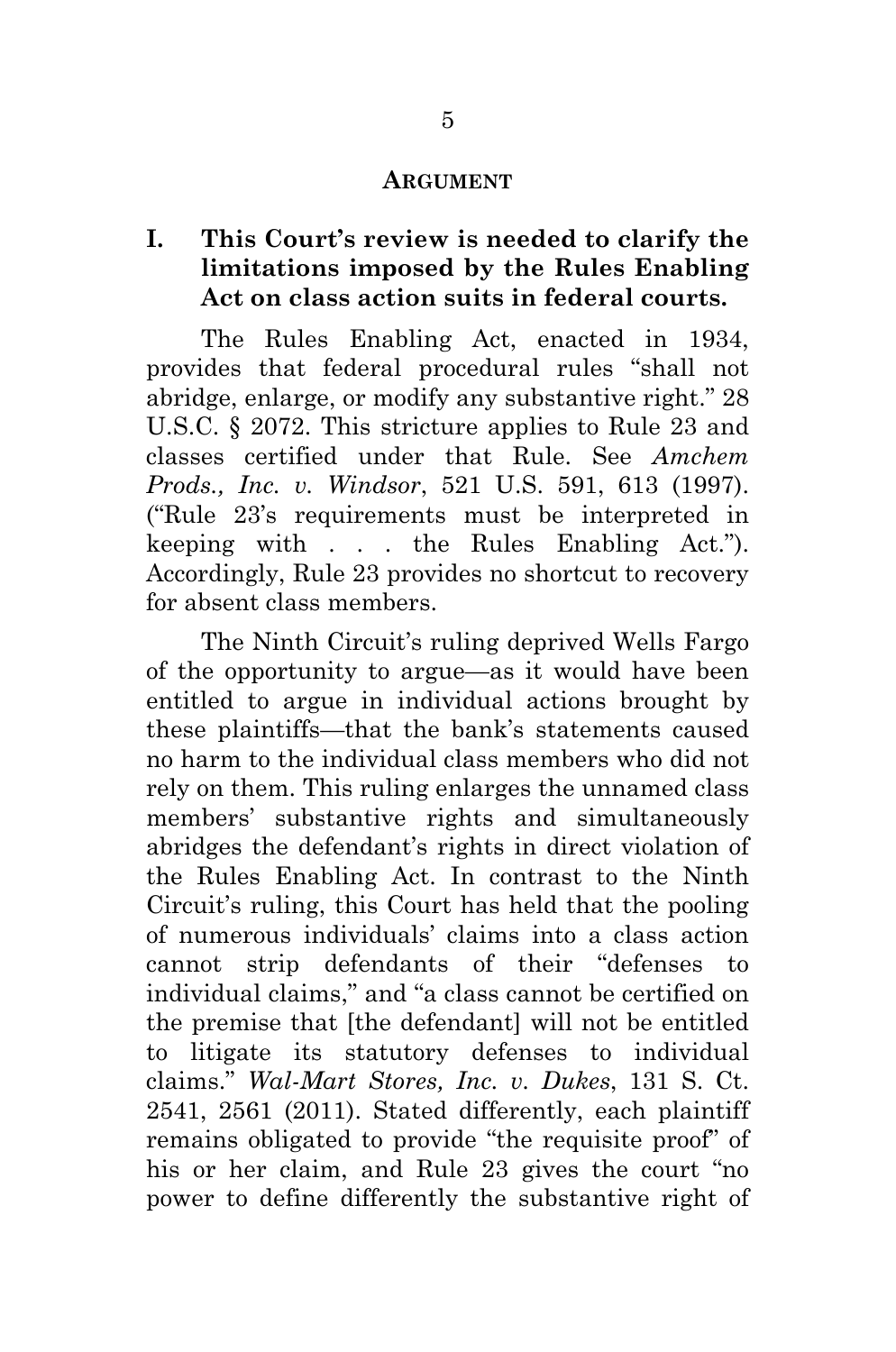<span id="page-9-0"></span>individual plaintiffs as compared to class plaintiffs." *Alabama v. Blue Bird Body Co*., 573 F.2d 309, 318 (5th Cir. 1978).

<span id="page-9-1"></span>The Ninth Circuit's ruling is squarely foreclosed by *Wal-Mart*. Nor can this Court's holding in *Wal-Mart* be distinguished on the basis that *Wal-Mart* involved a class that was wrongly certified pursuant to Rule 23(b)(2), whereas this suit involves a class certified pursuant to Rule 23(b)(3). The limitations of the Rules Enabling Act apply equally to both subsections of Rule 23. The notes of the Rules Advisory Committee make clear that Rule 23 was never intended to alter the substantive requirements and procedural fairness required by the constitution and controlling law. For example, the Committee stated that Rule 23(b)(3) "encompasses those cases in which a class action would achieve economies of time, effort, and expense, and promote uniformity of decision as to persons similarly situated, *without sacrificing procedural fairness*." Advisory Committee's 1966 Note on subd. (b)(3) of Fed. R. Civ. P. 23 (emphasis added). The Committee went on to highlight how the presence of individualized defenses on causation and damages could render class treatment inappropriate. For example, the Committee explained, a fraud case in which similar representations are made to each plaintiff may still require "separate determination of the damages suffered by individuals within the class." *Id*. Similarly, a case "may be unsuited for treatment as a class action if there was material variation in . . . the kinds or degrees of reliance by the" plaintiffs. *Id*.

<span id="page-9-2"></span>The Ninth Circuit has previously acknowledged the applicability of the Rules Enabling Act to class action suits. Specifically, and in contrast to its ruling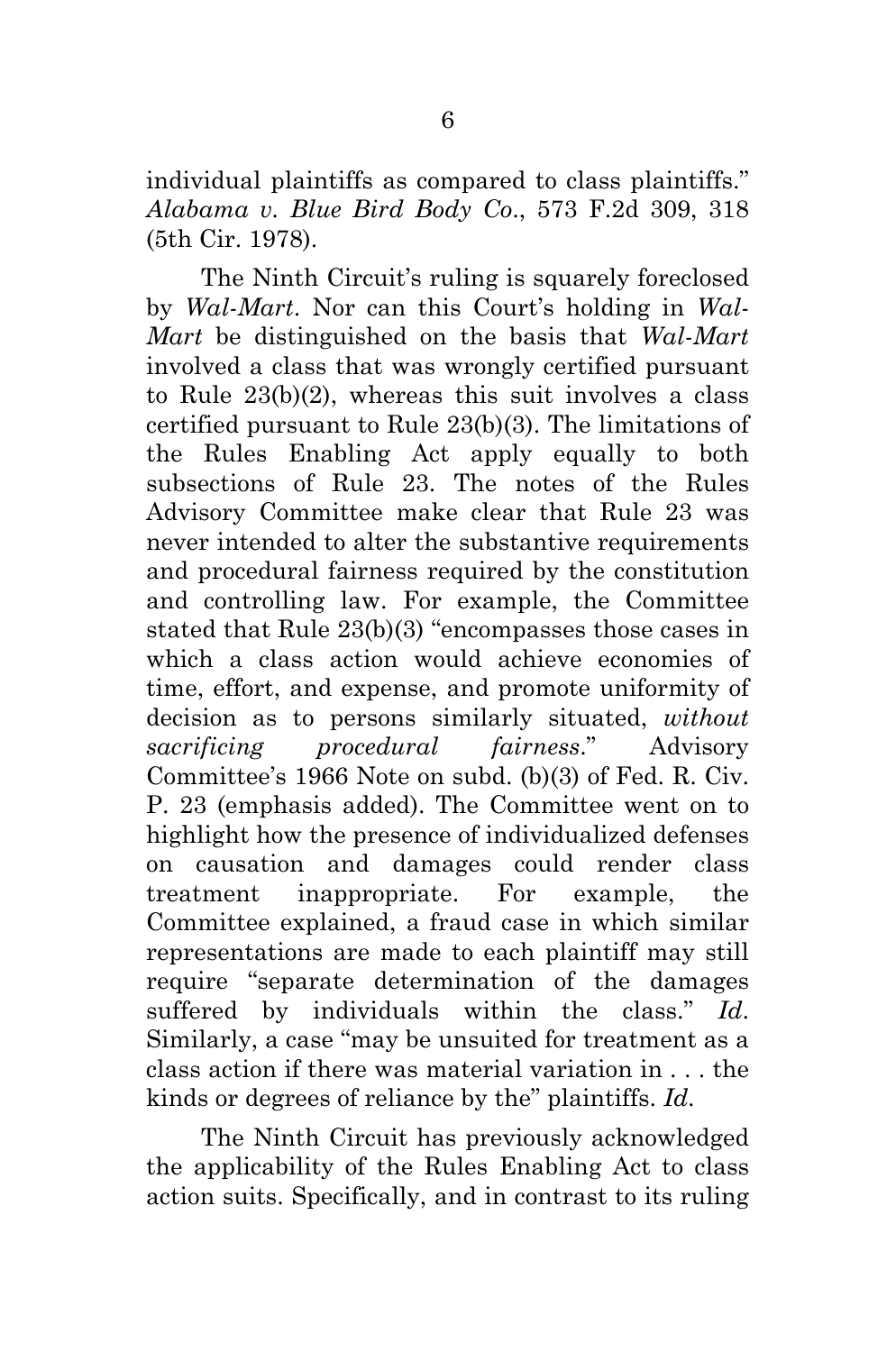in the case at bar, the Ninth Circuit formerly held that it was inappropriate to certify a class pursuant to Rule 23(b)(3) where there were material variations in the representations made to or the reliance by the class members:

> [A]llowing gross damages by treating unsubstantiated claims of class members collectively significantly alters substantive rights . . . . Such enlargement or modification of substantive statutory rights by procedural devices is clearly prohibited by the Enabling Act that authorizes the Supreme Court to promulgate the Federal Rules of Civil Procedure.

<span id="page-10-1"></span><span id="page-10-0"></span>*In re Hotel Tel. Charges*, 500 F.2d 86 (9th Cir. 1974). The Ninth Circuit's more recent ruling in the case at bar deviates from *In re Hotel Telephone Charges* and indicates the Ninth Circuit failed to learn the lesson of *Wal-Mart* in which this Court indicated that the Rules Enabling Act forbids "trial by formula" bereft of individualized proceedings. *Wal-Mart*, 131 S. Ct. at 2561.

If uncorrected, the Ninth Circuit's ruling in this suit places corporations such as those whose counsel comprise DRI's membership in a precarious position, subject to different potential liability in different jurisdictions, and deprived of significant substantive rights when facing claims asserted in class actions. Accordingly, certiorari is warranted to clarify that, just as the Rules Enabling Act prevented this "novel idea" in a Rule 23(b)(2) suit, *id*., it also prevents it in suits under Rule 23(b)(3).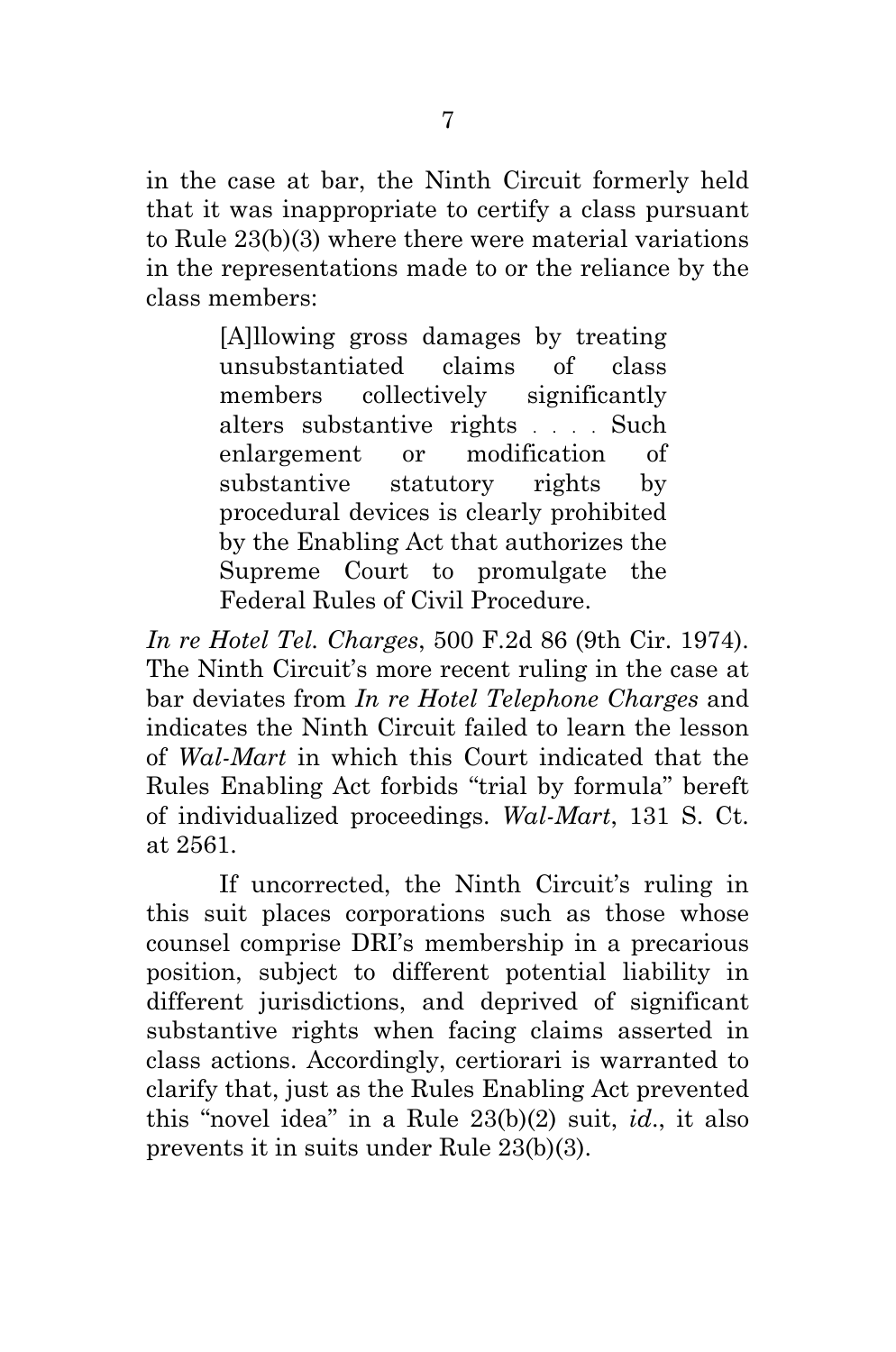**II. This Court's review is needed to clarify that Due Process requires that defendants be permitted to assert individualized defenses to the claims asserted in class action suits.**

<span id="page-11-2"></span><span id="page-11-1"></span><span id="page-11-0"></span>It is well settled that "the Due Process Clause prohibits a State from punishing an individual without first providing that individual with 'an opportunity to present every available defense.'" *Philip Morris USA v. Williams*, 549 U.S. 346, 353 (2007) (quoting *Lindsey v. Normet*, 405 U.S. 56, 66 (1972)). In addition, due process does not permit states to void defenses in such a way that "individual plaintiffs who could not recover had they sued separately can recover only because their claims were aggregated with others' through the procedural device of the class action." *Phillip Morris USA Inc. v. Scott*, 561 U.S. 1301, 1303 (2010) (Scalia, J. in chambers) (granting stay of execution of state court's judgment pending resolution of petition for *certiorari*).

<span id="page-11-3"></span>Here, the Ninth Circuit denied Wells Fargo the opportunity to present every available defense against the individual class members, including the question of whether they had seen, relied upon, or been injured by Wells Fargo's supposed violation of the UCL. Certifying a class and awarding a staggering equitable restitution award without giving Wells Fargo an opportunity to present defenses to the claims violates the fundamental requirements of due process. For example, even one of the named plaintiffs in this suit admitted that he "did not read or rely on any [Wells Fargo] advertising or marketing material." Pet. App. 274a.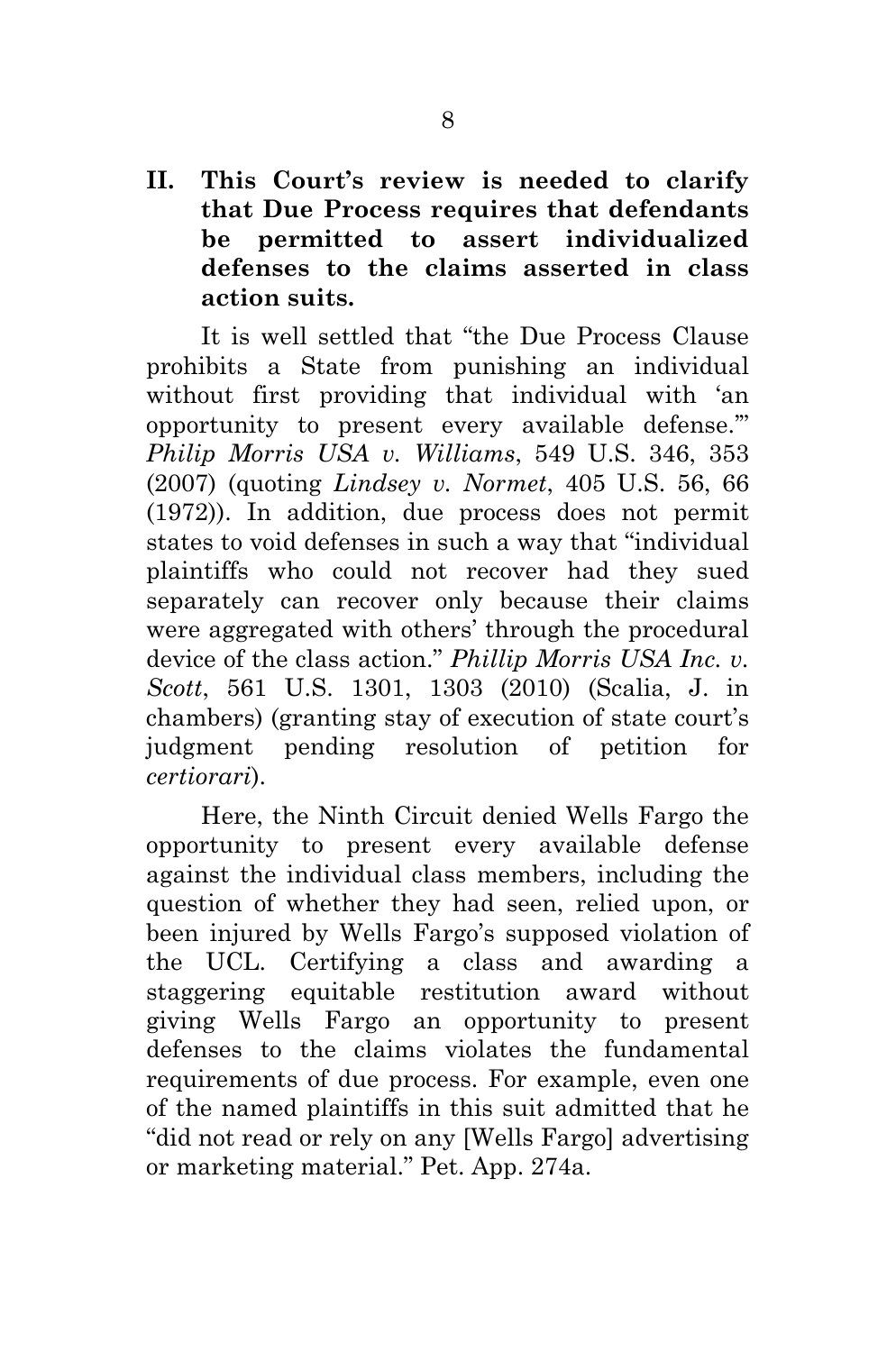<span id="page-12-5"></span>This Court has long limited representative litigation to cases in which the claims can be fully and fairly litigated by a genuinely representative plaintiff. See, e.g., *Smith v. Swormstedt*, 57 U.S. 288, 303 (1853) (emphasizing that where "a few are permitted to sue and defend on behalf of the many by representation, care must be taken that persons are brought on the record fairly representing the interest or right involved, so that it may be fully and honestly tried" and thus "the interest of all will be properly protected and maintained").

<span id="page-12-3"></span><span id="page-12-2"></span>Deviation from traditional individualized litigation is tolerated only "in certain limited circumstances" and only under specific conditions that ensure due process protections for both class members and defendants alike. *Richards v. Jefferson County*, 517 U.S. 793, 798 (1996) (citing *Hansberry v. Lee*, 311 U.S. 32, 41–42 (1940)). Accordingly, class actions rest on the assumption that it is unnecessary to bring every claimant into court because the class representatives and their claims are effective proxies for the absent class members and their claims. It is this "class cohesion that legitimizes representative action in the first place." *Amchem Prods., Inc. v. Windsor*, 521 U.S. 591, 623 (1997). For this reason, this Court "has repeatedly held a class representative must be part of the class and 'possess the same interest and *suffer the same injury*' as the class members." *East Texas Motor Freight Sys. Inc. v. Rodriguez*, 431 U.S. 395, 403 (1977) (quoting *Schlesinger v. Reservists Comm. to Stop the War*, 418 U.S. 208, 216 (1974)) (emphasis added).

<span id="page-12-4"></span><span id="page-12-1"></span><span id="page-12-0"></span>This Court has not, however, squarely addressed whether Rule 23 permits the aggregation of individual claims *only* where the named plaintiffs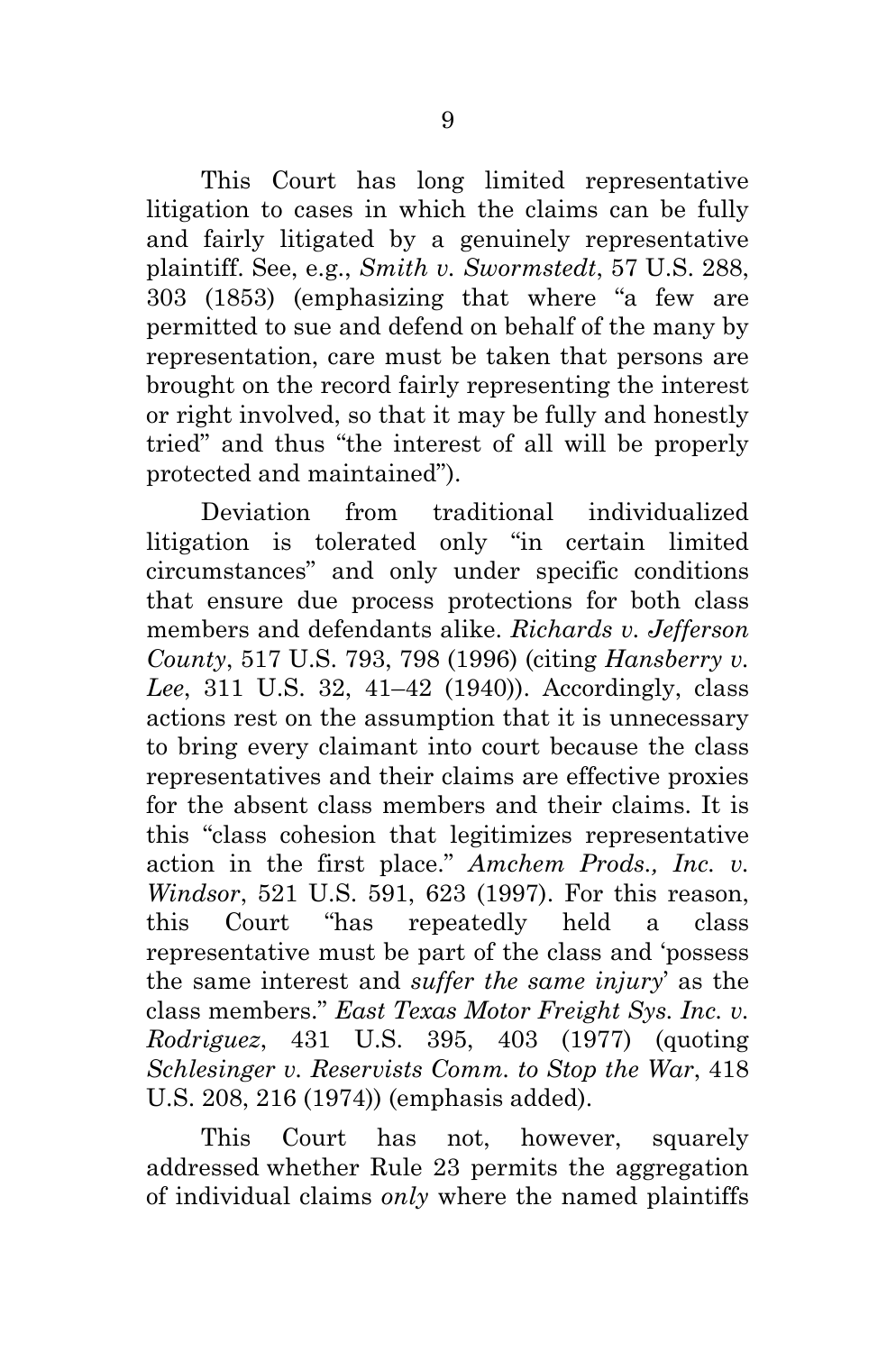are truly representative of the absent class members or whether the class action device may be used to excuse the class members' need to each establish the elements of their cause of action. In this case, the District Court and the Ninth Circuit adopted the latter view—a view DRI respectfully argues encroaches on a defendant's due process rights.

The view adopted in this case by the Ninth Circuit and the District Court diverges from this Court's guidance as to the nature of representative actions and the due process requirement that class members have suffered a common injury. The aggregation of a class does not and cannot change the claims asserted or the elements of those claims; it merely avoids the inefficiency of repeatedly deciding the same claims involving the same injury. "[N]o less than traditional joinder (of which it is a species)," classwide adjudication enables the trial of claims of "multiple parties at once, instead of in separate suits," but "leaves the parties' legal rights and duties intact and the rules of decision unchanged." *Shady Grove Orthopedic Associates, P.A. v. Allstate Ins. Co*., 599 U.S. 939, 408 (2010) (plurality opinion); see also *Sacred Heart Health Sys. v. Humana Military Healthcare Servs*., 601 F3d 1159, 1176 (11th Cir. 2010) ("The Rules Enabling Act, 28 U.S.C. § 2072 and due process—prevents the use of class actions from abridging the substantive rights of any party."). A class action is therefore "a procedural right only, ancillary to the litigation of substantive claims." *Deposit Guaranty National Bank v. Roper*, 445 U.S. 326, 332 (1980).

<span id="page-13-2"></span><span id="page-13-1"></span><span id="page-13-0"></span>As this Court has emphasized, the "Due Process Clause . . . requires that the named plaintiff at all times adequately represent the interests of the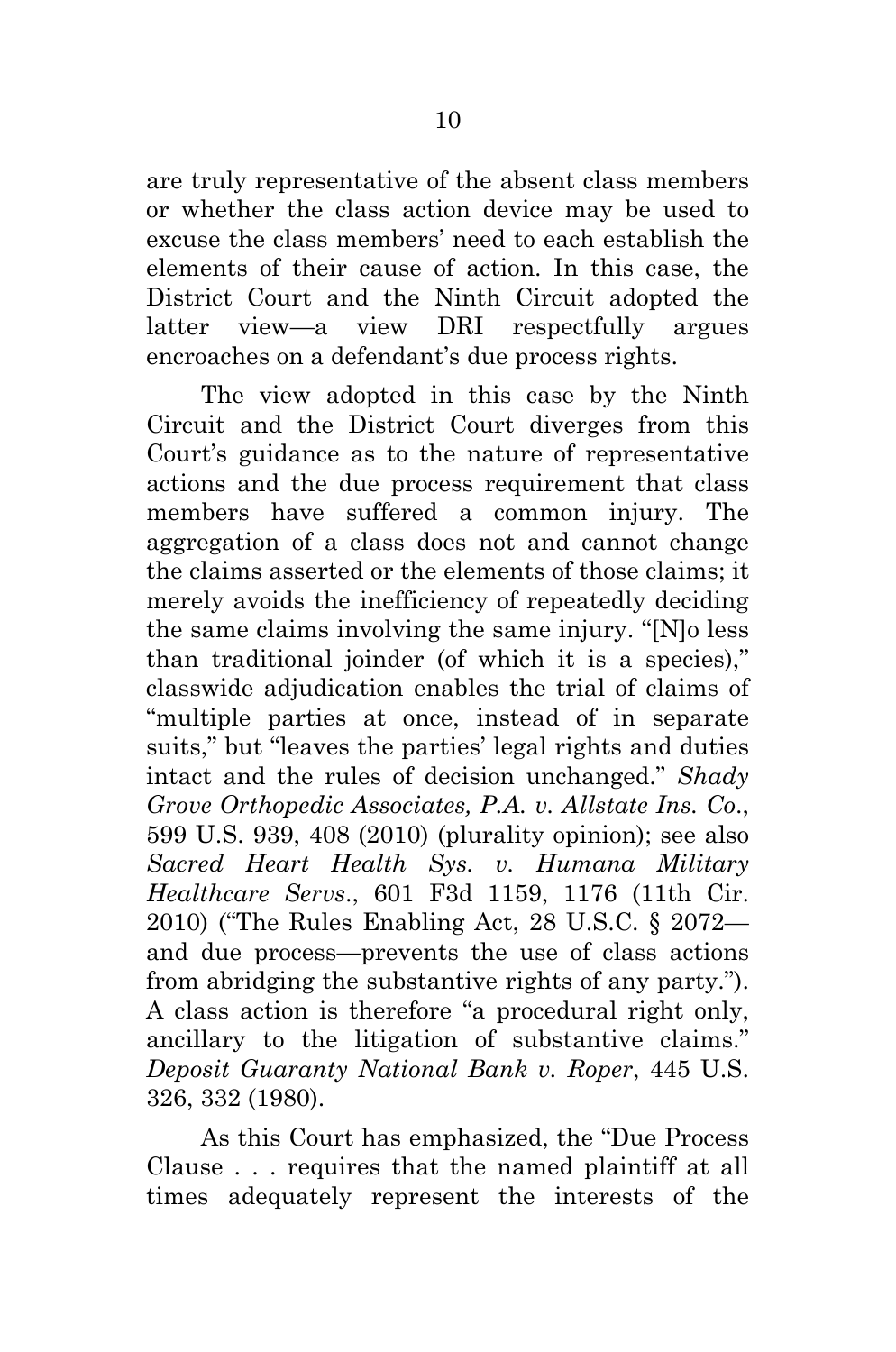<span id="page-14-2"></span><span id="page-14-0"></span>absent class members." *Phillips Petroleum Co. v. Shutts*, 472 U.S. 797, 812 (1985). The defendant must have the opportunity to defend against all of the class members' claims even though only a few plaintiffs (the class representatives) are present for trial. See, e.g., *Broussard v. Meineke Discount Muffler Shops*, Inc., 155 F.3d 331, 345 (4th Cir. 1998) (Wilkinson, J.) (reversing judgment in favor of class, noting that the defendant "was often forced to defend against a fictional composite without the benefit of deposing or cross-examining the disparate individuals behind the composite creation" and that it "is axiomatic that the procedural device of Rule 23 cannot be allowed to expand the substance of the claims of class members.").

<span id="page-14-1"></span>In sum, the Ninth Circuit and District Court did exactly what due process forbids, and permitted "individual plaintiffs who could not recover had they sued separately [to] recover only because their claims were aggregated with others' through the procedural device of the class action." *Phillip Morris USA Inc. v. Scott*, 561 U.S. 1301, 1303 (2010) (Scalia, J. in chambers). State and federal courts that permit such actions ignore the Constitution and permit plaintiffs to leverage significant settlements or judgments from defendants such as DRI's members and their clients. DRI respectfully urges this Court to grant certiorari to correct the judgments below in this suit and to bring clarity and uniformity to this area of the law.